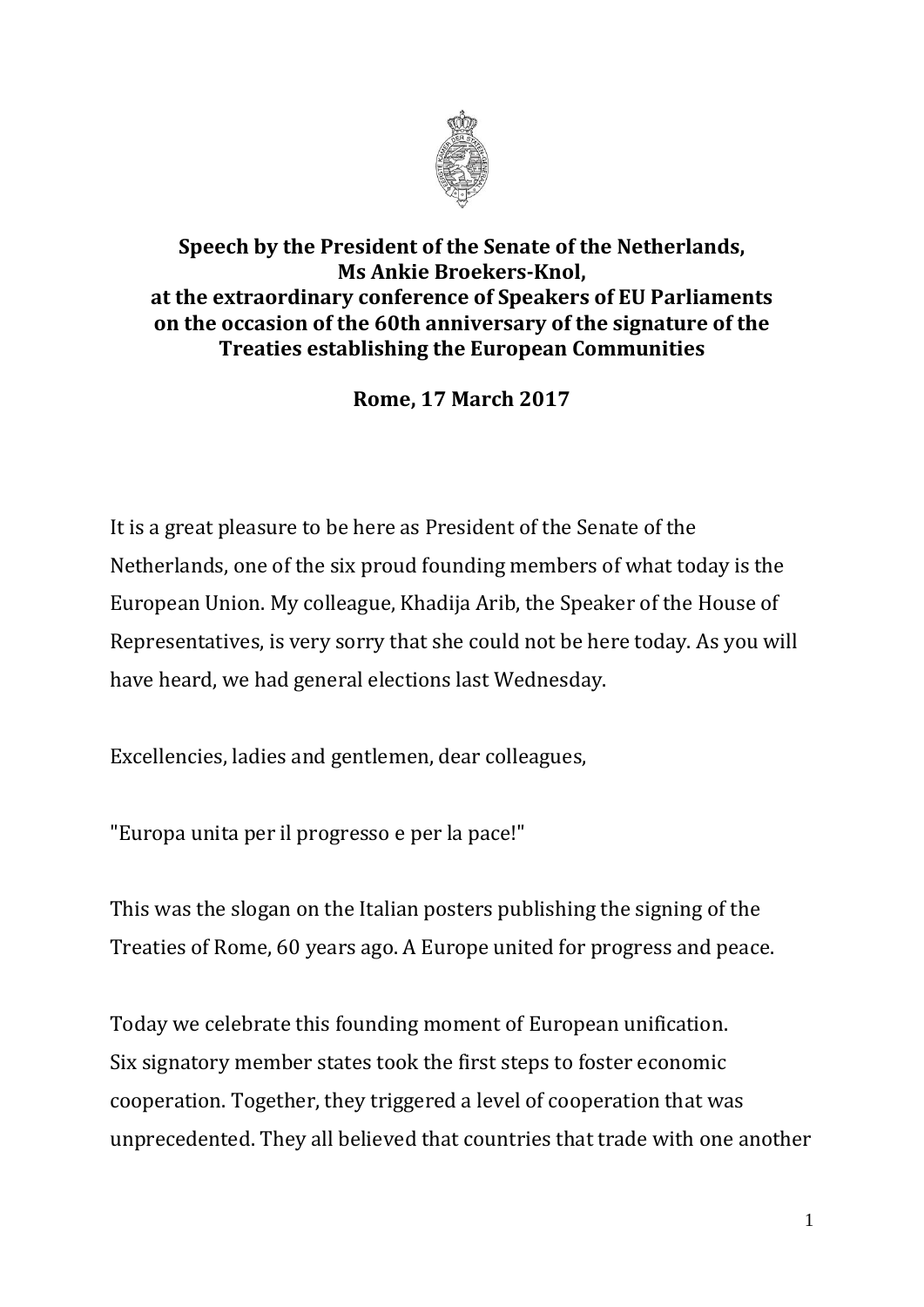become economically interdependent and are therefore more likely to avoid conflict. They were right.

To this day, the European Union remains a unique form of governance and partnership. It is neither confederal, nor federal. It is unique. It is an organisation *sui generis*. And it has brought us so much.

In the coming months, all national parliaments and the European Parliament, will debate the five possible courses the President of the European Commission, mr. Juncker, laid out in the white paper of the European Commission on the future of Europe.

As Mr Juncker said "Rome must also be the start of a new chapter. "

Whatever course we decide on: we can only do so if we have the support and trust of our citizens. We have to make sure that their priorities are the EU's priorities. After all, the European Union is a unification of people, not states. It is my belief that national parliaments - together with the European Parliament - are ideally placed to reaffirm the connection between EUcitizens and the EU. Parliamentarians are in the position to make sure that the policies the EU pursues, are based on public acceptance and benefit the citizens of our respective member states.

Above all else one thing is clear: in the complex world of today no single member state can tackle issues like terrorism, climate change or migration alone. We have to work together to achieve goals that go beyond the interest of individual sovereign states.